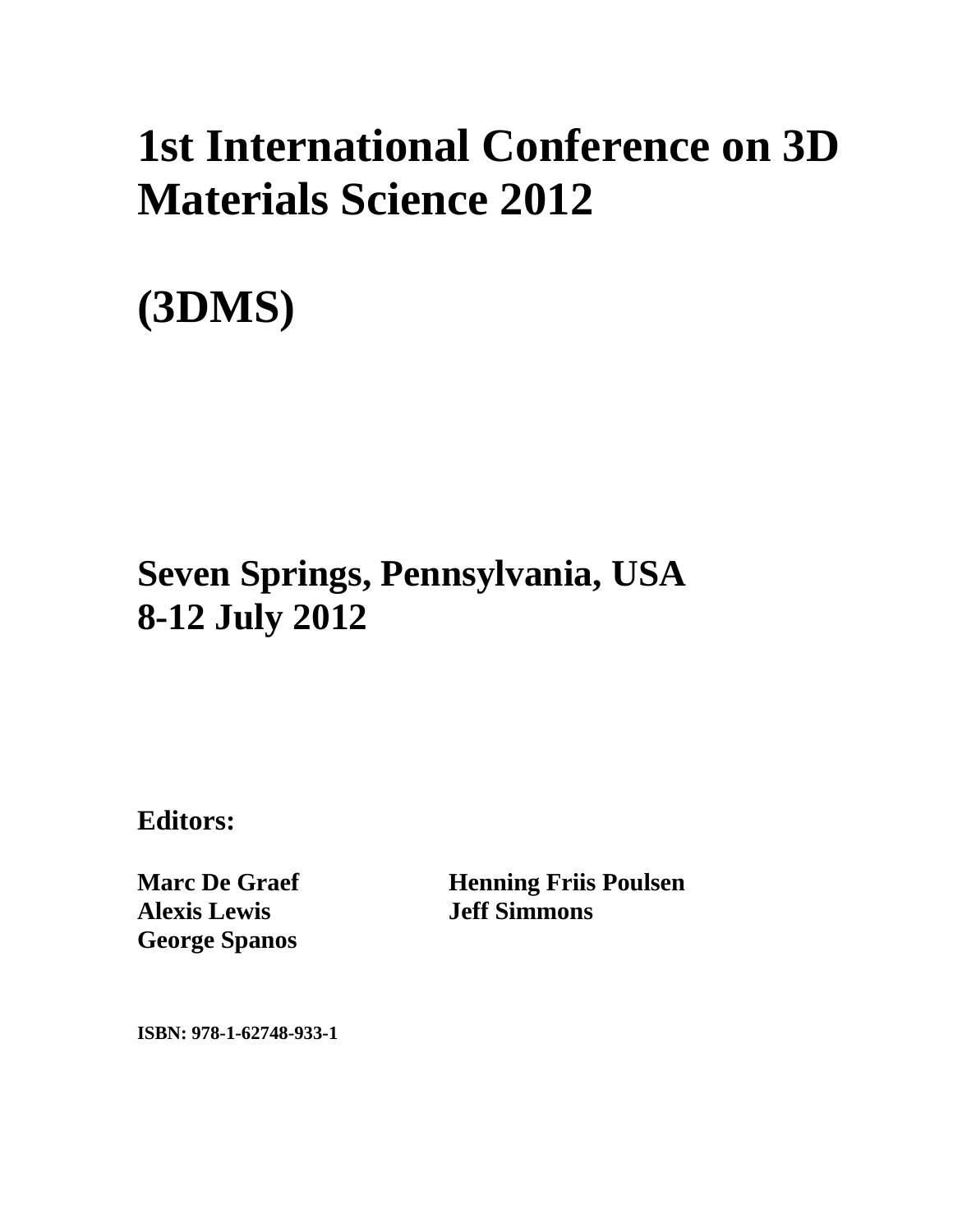**Printed from e-media with permission by:** 

Curran Associates, Inc. 57 Morehouse Lane Red Hook, NY 12571



**Some format issues inherent in the e-media version may also appear in this print version.** 

Copyright© (2012) by the Minerals, Metals & Materials Society All rights reserved.

Printed by Curran Associates, Inc. (2013)

For permission requests, please contact John Wiley & Sons at the address below.

John Wiley & Sons 111 River Street Hoboken, NJ 07030-5774

Phone: (201) 748-6000 Fax: (201) 748-6088

info@wiley.com

#### **Additional copies of this publication are available from:**

Curran Associates, Inc. 57 Morehouse Lane Red Hook, NY 12571 USA Phone: 845-758-0400 Fax: 845-758-2633 Email: curran@proceedings.com Web: www.proceedings.com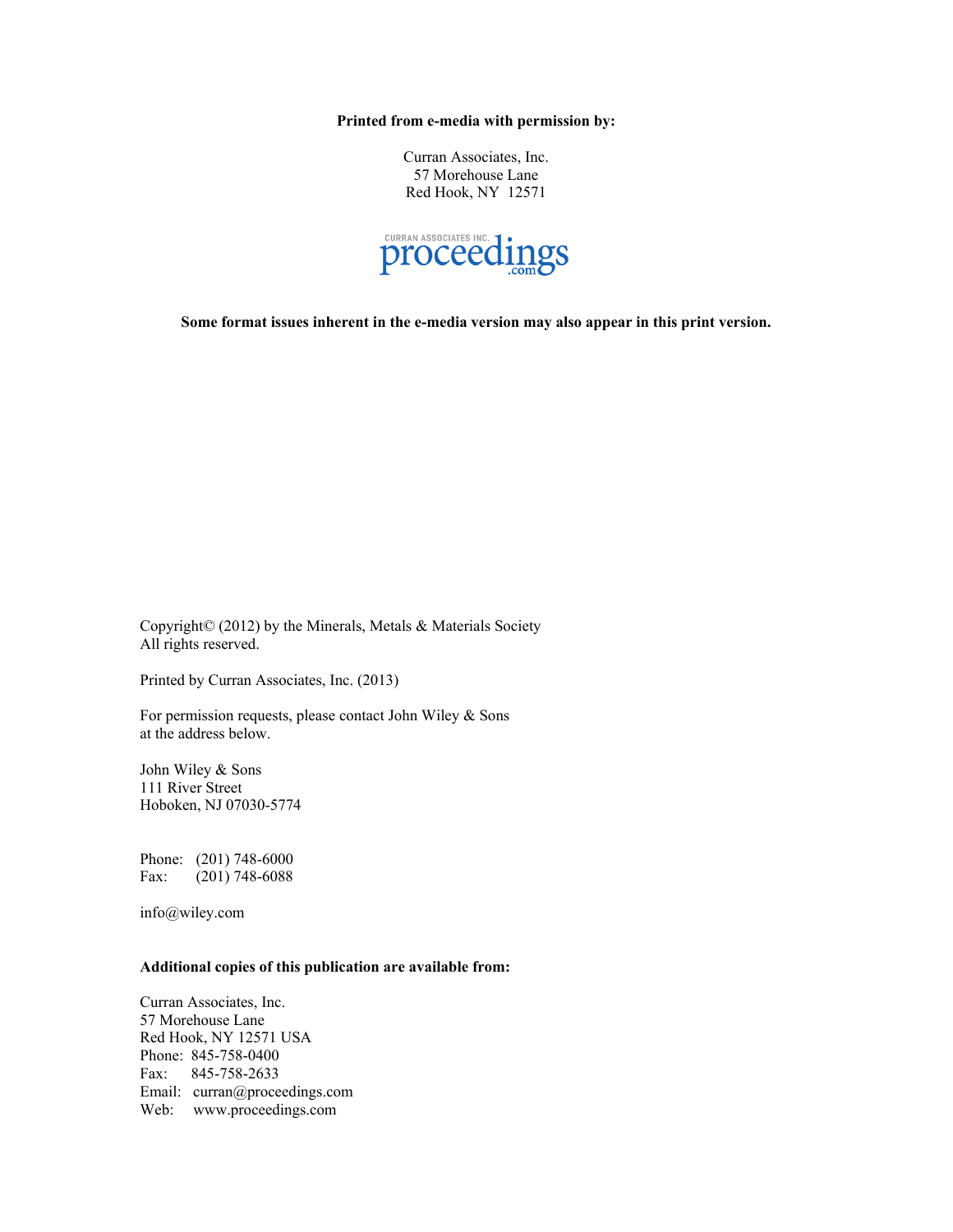#### **TABLE OF CONTENTS 1st International Conference on 3D Materials Science**

#### **Perspectives on 3D Materials Science**

| Perspectives on Materials Science in 3D. |  |
|------------------------------------------|--|
| Jensen                                   |  |

#### **3D Microstructure-Property Relationships**

| A. Deal, D. Rowenhorst, B. Laflen, I. Spinelli, T. Barbuto, Y. Huang, and T. Hanlon                                                                                            |  |
|--------------------------------------------------------------------------------------------------------------------------------------------------------------------------------|--|
|                                                                                                                                                                                |  |
| P. Hedström, A. Stormvinter, A. Borgenstam, A. Gholinia, B. Winiarski, P. Withers, O. Karlsson,<br>and J. Hagström                                                             |  |
| FIB/SEM Determination of Sub-surface Damage Caused by Micro-tribology Scratching of WC/Co Hardmetal                                                                            |  |
| M. Gee, K. Mingard, A. Gant, and H. Jones                                                                                                                                      |  |
| Y. Zhang, A. Godfrey, N. MacDonald, and D. Juul Jensen                                                                                                                         |  |
| Development of Fully Automated Serial-sectioning 3D Microscope and Topological Approach to Pearlite and<br>Y. Adachi, N. Sato, M. Ojima, M. Nakayama, and Y. Wang              |  |
| J. Schreiber, I. Smid, and T. Eden                                                                                                                                             |  |
| G. Loughnane, R. Grandhi, R. Srinivasan, M. Uchic, M. Groeber, M. Riley, and M. Shah                                                                                           |  |
| Three-dimensional Investigation of Void Growth Leading to Fracture in Commercially Pure Titanium  61<br>M. Pushkareva, J. Adrien, E. Maire, and A. Weck                        |  |
| Quantification of Primary Phase Undercooling of Rapidly Solidified Droplets with 3D Microtomography  67<br>A. Ilbagi, P. Delshad Khatibi, H. Henein, C. Gandin, and D. Herlach |  |
| 3D Microstructural Architectures for Metal and Alloy Components Fabricated by 3D Printing/Additive                                                                             |  |
| E. Martinez, L. Murr, K. Amato, J. Hernandez, P. Shindo, S. Gaytan, D. Ramirez, F. Medina,<br>and R. Wicker                                                                    |  |
|                                                                                                                                                                                |  |

*B. Zhang, A. Nagasekhar, and C. Caceres*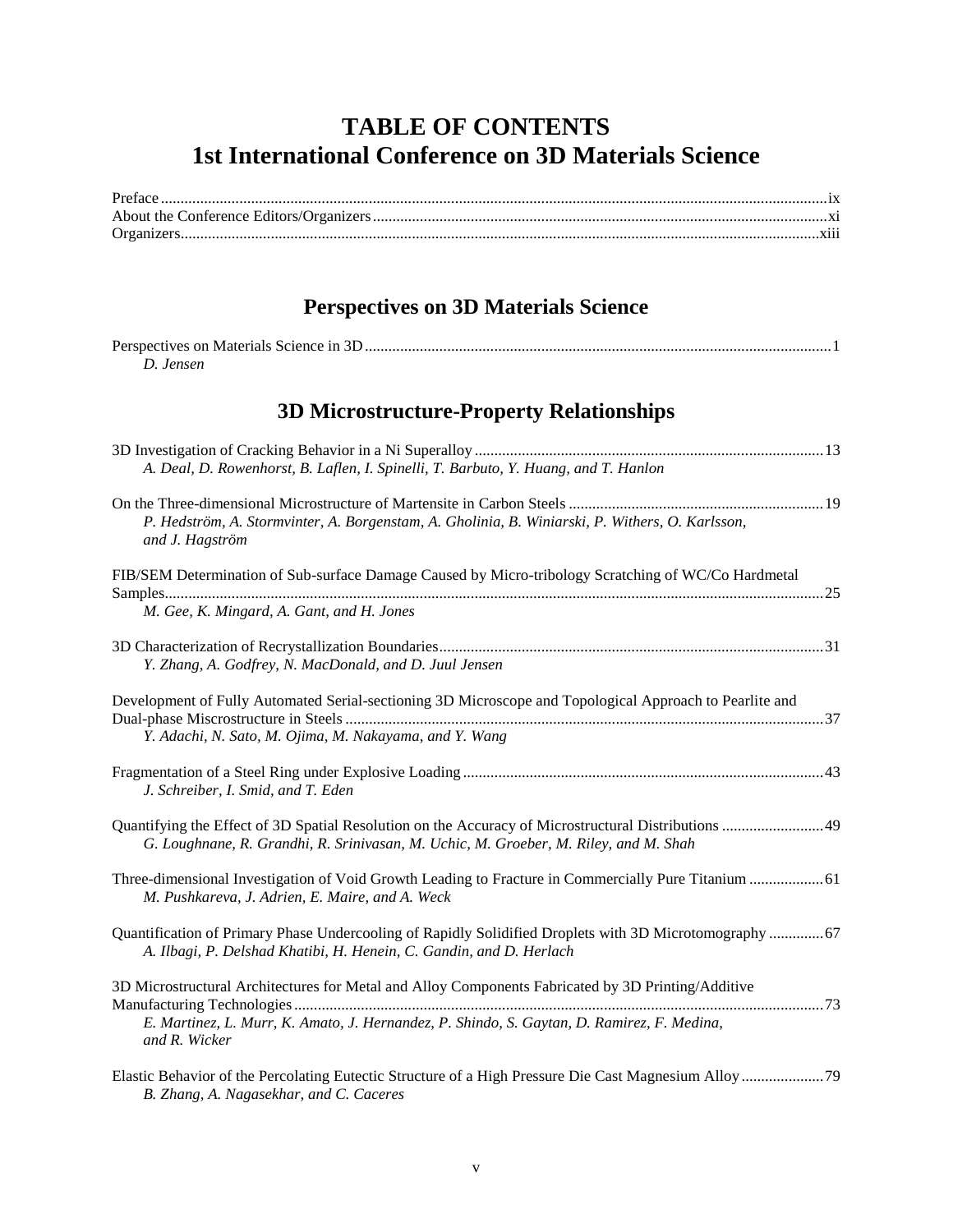| L. Yu, Y. Jiang, S. Lu, H. Ru, and M. Fang                                                                                                                                                             |
|--------------------------------------------------------------------------------------------------------------------------------------------------------------------------------------------------------|
| Y. Jiang, L. Yu, and N. Feng                                                                                                                                                                           |
| T. Keller, B. Cutler, M. Glicksman, and D. Lewis                                                                                                                                                       |
| Distribution of Carbide Particles and Its Influence on Grain Growth of Ferrite in Fe-C Alloys Containing<br>T. Oikawa, and M. Enomoto                                                                  |
| T. Turner, J. Schuren, P. Shade, and M. Groeber                                                                                                                                                        |
| K. Glowinski, and A. Morawiec                                                                                                                                                                          |
| 3D Microstructures of $Sb_2Te_3$ Precipitates in PbTe Matrix with Prediction by a Weak Compatibility Condition  125<br>X. Chen, S. Cao, T. Ikeda, V. Srivastava, J. Snyder, D. Schryvers, and R. James |
| Y. Yue, W. Griffiths, J. Fife, and N. Green                                                                                                                                                            |

### **Image Processing and Digital Representations of 3D Microstructures**

| B. Neal, and J. Russ                                                                                                                                                                                           |  |
|----------------------------------------------------------------------------------------------------------------------------------------------------------------------------------------------------------------|--|
| Graph Cut Approaches for Materials Segmentation Preserving Shape, Appearance, and Topology 147<br>J. Waggoner, J. Simmons, M. De Graef, and S. Wang                                                            |  |
| I. Vecchio, K. Schladitz, and C. Redenbach                                                                                                                                                                     |  |
| T. Prill, K. Schladitz, and C. Wieser                                                                                                                                                                          |  |
| Y. Huang, B. Laflen, A. Deal, I. Spinelli, A. Barbuto, and T. Hanlon                                                                                                                                           |  |
| S. Ryu, and D. Li                                                                                                                                                                                              |  |
| Characterization of Pores and Cracks in Underwater Welds by $\mu$ CT and Digital Optical Microscopy  177<br>S. Paciornik, T. Bernthaler, V. dos Santos, M. Monteiro, M. Mauricio, A. Bracarense, and E. Pessoa |  |
| D. Pilotto, S. Fontoura, S. Paciornik, and M. Mauricio                                                                                                                                                         |  |
| B. Soe, C. McMahon, D. Golay, Z. Quadir, M. Ferry, and L. Bassman                                                                                                                                              |  |